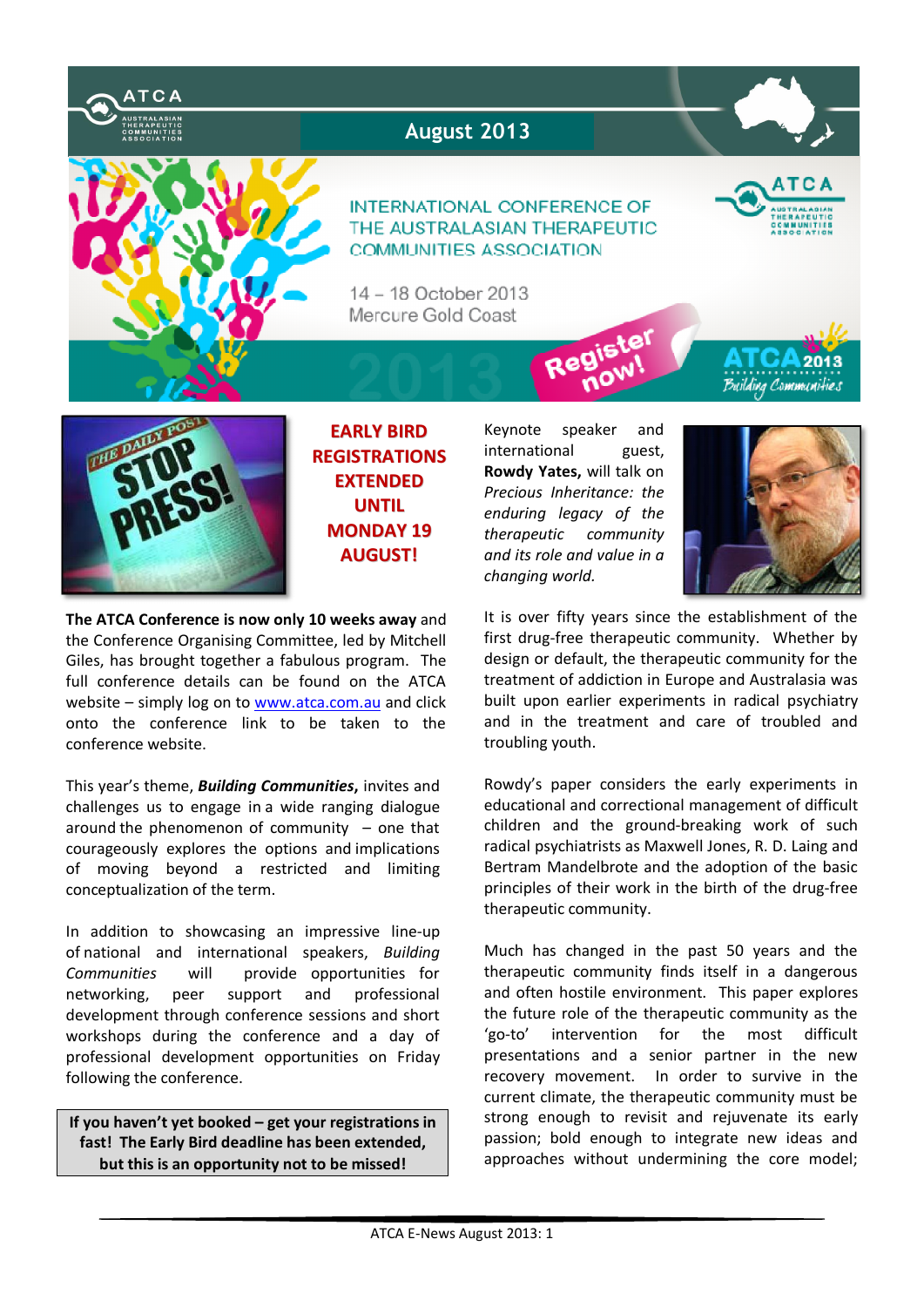and brave enough to reject those which cannot be integrated.



**Chief Executive Officer of**  *beyondblue,* will bring to the conference a discussion on ways in which we might increase understanding and decrease the stigma that is sometimes associated with depression and anxiety, thereby delivering better outcomes for those who experience these conditions, and their families.

**David Best, Associate Professor of Addiction Studies at Monash University and Turning Point Alcohol and Drug Centre,** will focus on *Social Connections and Identity Transitions,*  while **Kate Carnell,** 



She will bring to the conference experience of working across the health sector, and provide us with thoughts and direction on working in partnership with clients with comorbidities.

The program is now on the ATCA website, along with the registration form. Note that this year the dinner is included in the cost of registration, which therefore represents a decrease on last year's registration fee of \$600 with dinner included. Registering for the entire conference provides entry to the Welcome Celebration, the Awards Dinner and the bus tours on Monday to TCs on the Gold Coast (Goldbridge, Mirikai and Fairhaven) and Brisbane (Logan House and Moonya). Please indicate which tour you would like to be included on at the time of registration.

# **Professional Development Workshops Announced to follow ATCA Conference**

Three professional development workshops have been announced and will take place on Friday 18 October. **Bec Davey and Barry Evans** will present on the **ATCA Standard: Reviewer Training.** The ATCA Standard is in the final stages of certification by the Joint





Accreditation System of Australia and New Zealand (JAS-ANZ). This provides two opportunities for ATCA members:

1. To undertake a peer review as a separate process to accreditation as a quality assurance tool.

2. To utilise the ATCA Standard as part of an accreditation framework. This will mean undertaking a service review through a Certified Assessment Body (CAB), which is licensed to apply the ATCA Standard to the residential component of the organisation's services. As the ATCA will retain the licence of the ATCA Standard, only ATCA members who are certified will be engaged by external CABs as part of an accreditation review team.

This workshop will offer accredited training in the application of the ATCA Standard, providing the opportunity for engagement to review residential services in Australia and New Zealand. Workshop materials will include all the documentation required to undertake a review, including an assessment tool and detailed notes to assist in documentation of the review. Only those who become accredited under the ATCA training will have access to these materials.

**Joel Porter** will present on **Using Motivational Interviewing (MI) with Groups.**  MI is a widely used therapeutic approach for a range of mental

health,



behavioural health, and substance abuse issues. This interactive workshop will provide an overview of using MI in a group counseling format. Various issues and strategies will be explored relating to adapting MI to groups, including design and implementation issues as well as tips for group leadership. The four phases of MI will be explored, and each phase practiced.

This workshop will assist participants to:

- Develop a working knowledge of MI concepts and practices
- Understand the key issues in therapeutic groups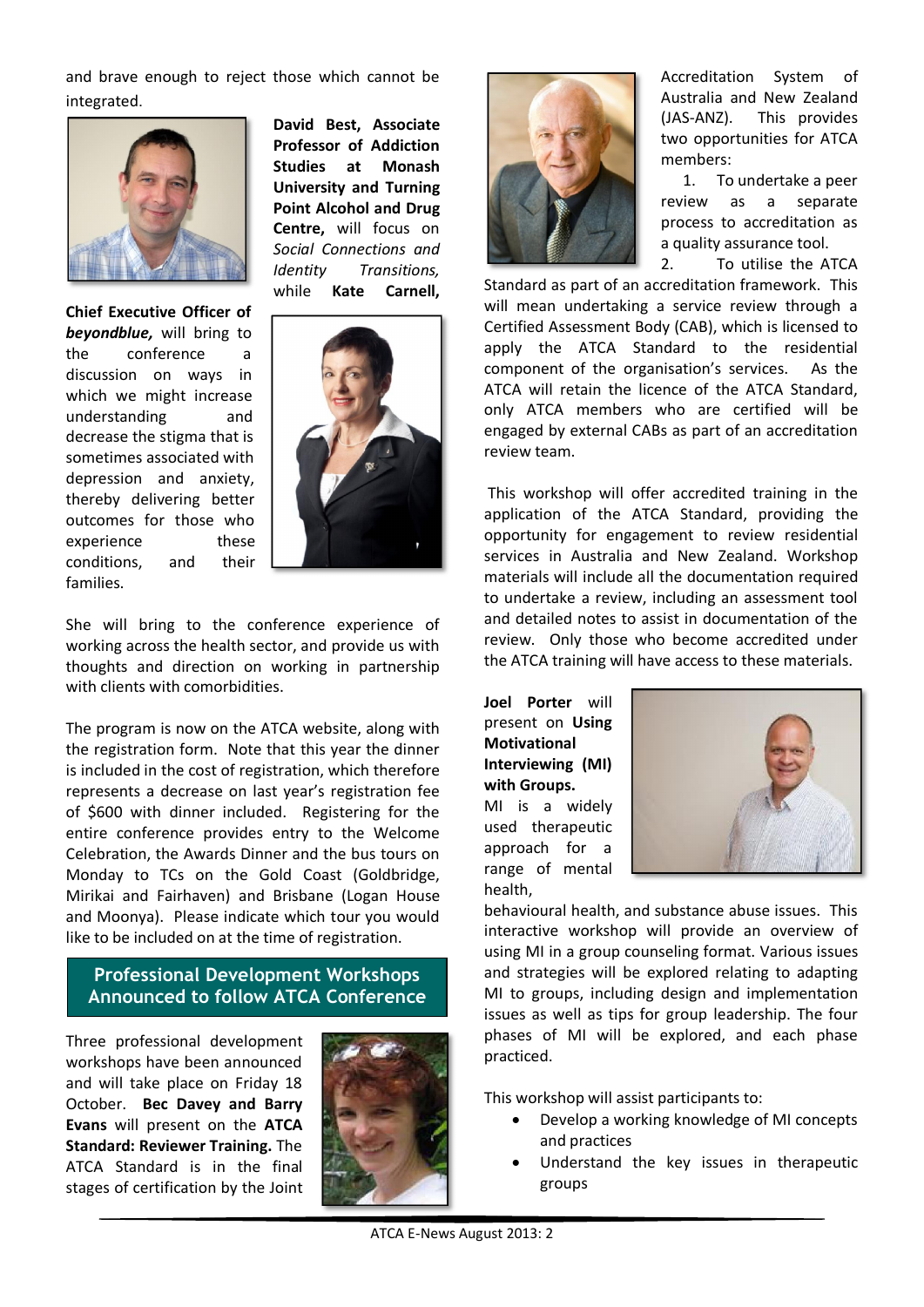- · Understand group practice of MI compared to individual practice
- · Be aware of the range of MI groups design options
- · Understand the four phases of MI groups
- · Be aware of the various practice exercises used in MI groups
- · Experience/observe MI groups in action

**Lynne Magor-Blatch** is offering a workshop applicable for new staff to the TC, as well as more experienced staff who are wanting a 'refresher' in the TC model. The workshop will include:

The evolution of the



- TC where are we now? How residents change in the  $TC -$  use of therapeutic tools, work as therapy, achieving
- the balance in the program · Peer and interpersonal relationships
- · Promoting healthy relationships
- Staff roles in the TC and contemporary practice regarding staff as rational authority, role modelling

The workshop will also include practice activities, and involve the use of case studies to roleplay therapeutic sessions, with an emphasis on use in therapeutic group counselling.

The cost of each of these full day workshops is \$185.00. If you have already registered for the conference and would now like to add in a workshop, bookings are welcome. If you have not yet registered for the conference, please add this to your booking when you send through your registration.

## **REVIEW OF THE DRUG AND ALCOHOL PREVENTION AND TREATMENT SERVICES SECTOR COMMUNIQUÉ No. 1 – 29 JULY 2013**

 $\overline{\phantom{a}}$ 

Following the Substance Misuse Service Delivery Grants Fund and Non-Government Organisation Treatment Grants Program funding rounds that were finalised in early 2012, the former Minister for Mental Health and Ageing, the Hon Mark Butler MP, requested that the Department of Health and Ageing undertake a review of the drug and alcohol prevention and treatment services sector.

The department conducted an open tender process to engage a consultant to undertake the review, with a team from the Drug Policy Modelling Program (DPMP) at the University of New South Wales, headed by Professor Alison Ritter, being the successful tenderer.

An Advisory Committee has been established to provide expert advice to government regarding the review. The list of members of the Advisory Committee, and their area of representation, is attached.

The Advisory Committee met face-to-face for the first time in Canberra on 23 July 2013. Its role is to:

- · contribute expert knowledge and advice to the review;
- provide advice on existing and emerging issues in relation to the alcohol and other drug treatment sector; and
- · facilitate stakeholder engagement and partnerships within the alcohol and other drug sector.

At the meeting Professor Ritter outlined the proposed project plan including the planned methodology, communication strategy and consultation strategy. The Advisory Committee considered the project plan in depth and offered constructive comments and suggestions. Critically, the project methodology was endorsed by the Advisory Committee. Work on the Review will now get underway in earnest.

The Review aims to achieve:

- clarity as to the range of services currently funded by governments, their distribution and the demographic groups targeted by these services;
- a common understanding amongst governments and the sector of current and future service needs and where there may be service gaps, either in relation to service type, geographic area and/or demographic groups;
- · clarity as to the type and timing of drug and alcohol funding activities undertaken by governments; and
- the development of a resource/tools to help focus future government funding activities to ensure existing levels of resources (and any growth funding) are used as efficiently and effectively as possible to deliver quality, sustainable drug and alcohol services that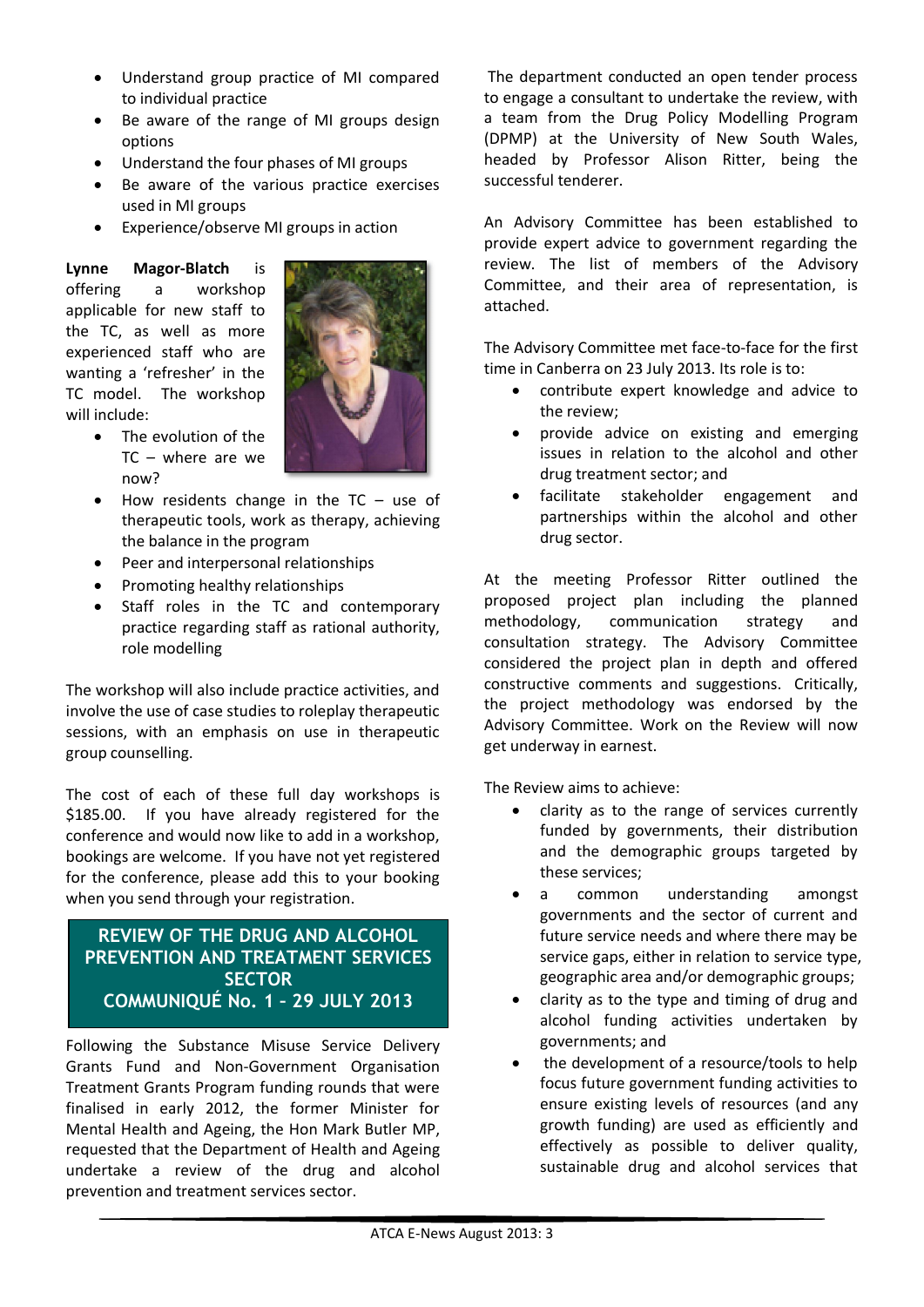respond to the needs of individuals, families and communities.

The Review Advisory Committee was also briefed on three associated projects commissioned by the department which will inform the Review process and outcomes. These projects are the:

· *Quality Framework for Australian Government funded drug and alcohol treatment services*, led by Professor Dan Lubman at Turning Point Drug and Alcohol Centre. The quality framework aims to complement work completed or currently underway by governments within the drug and alcohol treatment services sector to better understand and improve service quality and inform future planning needs.

This team includes a number of consultants who will work with the group, and includes Lynne Magor-Blatch and Stefan Gruenert f4rom Odyssey House, as well as Karen Casey and Steve Allsop from WA and others.

- · *Patient Pathways* project led initially by Dr Lynda Berends, but now Professor Dan Lubman at Turning Point Drug and Alcohol Centre. This project documents the current policy context, needs, investment, service types, strengths and challenges of current specialist alcohol and other drug systems in Australia; describes patient journeys through alcohol and other drug treatment, hospital admissions, emergency department contacts, and contacts with the broader social services and legal sector; and describes interventions and linkages between specialist alcohol and other drug systems and primary/community care.
- · *National Drug and Alcohol Mapping Project* led initially by Dr Jade Sheen and now Dr Alyse Miller at Monash University, which aims to map drug and alcohol services throughout Australia in accordance with geographical location, referral pathways and treatment services offered. This work will result in a webpage and a smartphone application aimed particularly at consumers, carers and clinicians.

The Advisory Committee acknowledged the high level of sectoral interest in the progress of the Review and is committed to regular and open communications. A regular communiqué will be prepared following each meeting; this is the first Review communiqué. There will also be a monthly communication to update the sector on the progress of the review.

#### **Membership of the Review Advisory Committee**

| <b>Membership</b>                                                                                                                                  | Representative                    |
|----------------------------------------------------------------------------------------------------------------------------------------------------|-----------------------------------|
| <b>Chair</b>                                                                                                                                       |                                   |
| First Assistant Secretary,<br><b>Mental Health and Drug</b><br><b>Treatment Division</b><br><b>Commonwealth Department</b><br>of Health and Ageing | Sue Campion                       |
| <b>MHDAPC representation</b>                                                                                                                       |                                   |
| Western Australia                                                                                                                                  | Neil Guard                        |
| <b>New South Wales</b>                                                                                                                             | David McGrath                     |
| <b>Sector representation</b>                                                                                                                       |                                   |
| <b>Australasian Therapeutic</b><br><b>Communities Association</b>                                                                                  | A/Professor Lynne<br>Magor-Blatch |
| <b>National Indigenous Drug</b><br>and Alcohol Committee                                                                                           | <b>Scott Wilson</b>               |
| <b>Australian National Council</b><br>on Drugs                                                                                                     | Gino Vumbaca                      |
| Alcohol and other Drug<br><b>Council of Australia</b>                                                                                              | David Templeman                   |
| <b>National Drug and Alcohol</b><br><b>Research Centre</b>                                                                                         | <b>Professor Mike Farrell</b>     |
| Australian Medicare Local<br>Alliance                                                                                                              | <b>Renee Williams</b>             |
| State and territory peak body representation                                                                                                       |                                   |
| Queensland                                                                                                                                         | Rebecca MacBean                   |
| Tasmania                                                                                                                                           | Jann Smith                        |
| <b>Consumer representation</b>                                                                                                                     |                                   |
| Australian Injecting and Illicit Annie Madden<br>Drug Users League (AIVL)                                                                          |                                   |
| Consumer Health Forum of<br>Australia                                                                                                              | <b>Jeff Gavin</b>                 |
| Homelessness representative Ian Carter<br>nominated by the PM's<br><b>Council on Homelessness</b>                                                  |                                   |
| <b>Clinical representation</b>                                                                                                                     |                                   |
| Australasian Chapter of<br><b>Addiction Medicine</b>                                                                                               | A/ Professor Nick<br>Lintzeris    |
| Drug and Alcohol Nurses of<br>Australasia                                                                                                          | Jennifer Harland                  |

The Advisory Committee is scheduled to next meet via teleconference in September 2013 to be updated by the project team on the progress of data collection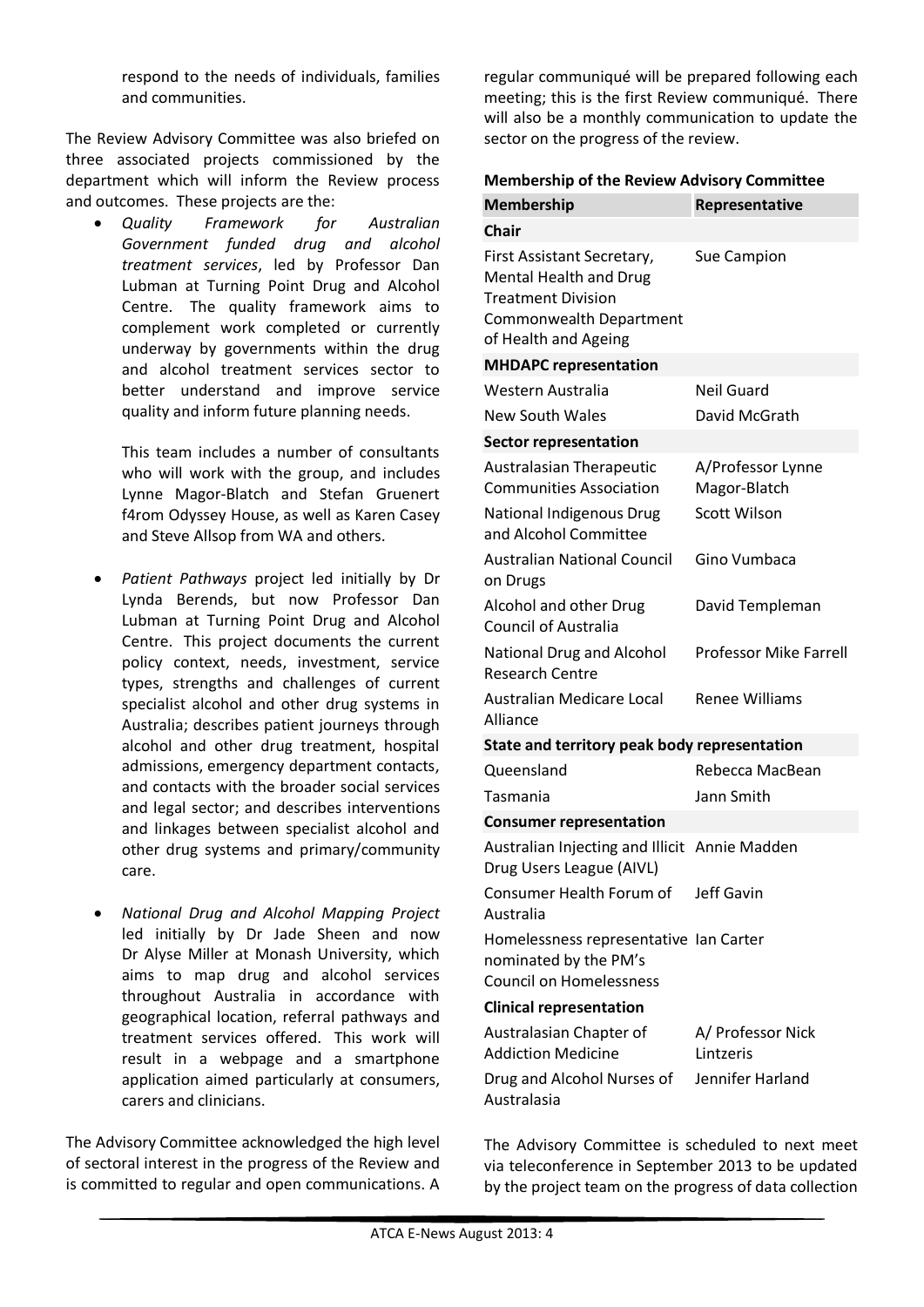activities. The Committee will meet face-to-face in early December to consider the first of the working papers developed by the project team.

Once again, it is gratifying to see the ATCA included as a member of the Review Advisory Committee, and it will certainly be our aim to represent the concerns of all our members, our TCs and other services, residents in treatment and families.

The ATCA Conference will provide an opportunity to hear more on the review process, when John Shevlin will present an update on all projects, and engage delegates in a discussion with the review consultants, and with David Best in relation to the Quality Assurance Project. These presentations and consultations form part of the first day 'big picture' program, and we invite all members to take advantage of the opportunity to engage in the consultation process and to bring your thoughts, concerns and suggestions to the discussion.

Any enquiries may be directed to the AOD Review Advisory Committee secretariat at: SMTP@health.gov.au.

# **ATCA Awards**

#### **2013 ATCA AWARDS – NOMINATIONS NOW OPEN**

#### **INFORMATION AVAILABLE NOW ON THE ATCA WEBSITE –**

#### **CLICK 'AWARDS'**

### **3 categories – Significant Contribution – Individual, Significant Contribution – Program or Intervention, and ATCA Recognition Award.**

It is important that we recognise the valuable work being carried out by our members. Don't miss the opportunity to nominate your staff, programs and interventions for an ATCA Award. This includes Recognition Awards for staff who have given 10 years service to the TC movement, as well as individuals who have made a significant contribution over a considerable period of time, and programs and interventions that have also made a significant contribution to the TC movement, and the health and wellbeing of our residents.

# **Nominations close 2 September 2013!**

### **ATCA Annual General Meeting**

The Annual General Meeting of the ATCA will take place during the 2013 conference at the Mercure Hotel on Tuesday 16 October. Nominations will be called for four positions, and information will be distributed to members shortly. The AGM will receive the Annual Report of the Association – and we will therefore be calling very soon on our members to provide information on your last year's activities for inclusion in the report.

**Members are also reminded that annual membership fees are now due. Thank you to members who have already paid, receipts and certificates of membership will be sent by mail.**

It is fantastic to see so many having elected to take up the subscription to the International Journal of Therapeutic Communities. This special offer represents a tremendous savings on the IJTC subscription – and with a number of special editions in the development  $-$  the first addressing families, young people and children, and the second focusing on prison-based TCs, we are looking forward to the inclusion of articles from Australia and New Zealand.



**TC training** 

As noted previously, we are currently working in conjunction with Matua Raki, the New Zealand National Addiction Workforce Development group in a project funded by the New Zealand Ministry of Health to develop TC training. The New Zealand survey has now been distributed and during this week the Australian survey will also be distributed.

**CEOs and Managers – please ensure this survey is distributed to all staff as it is important we gain as much information as possible to pitch the training programs at the right level.**

There are a number of possibilities – including both accredited and non-accredited training, and we would hope to work with the Registered Training Organisations amongst our TC members to roll out the TC training package.